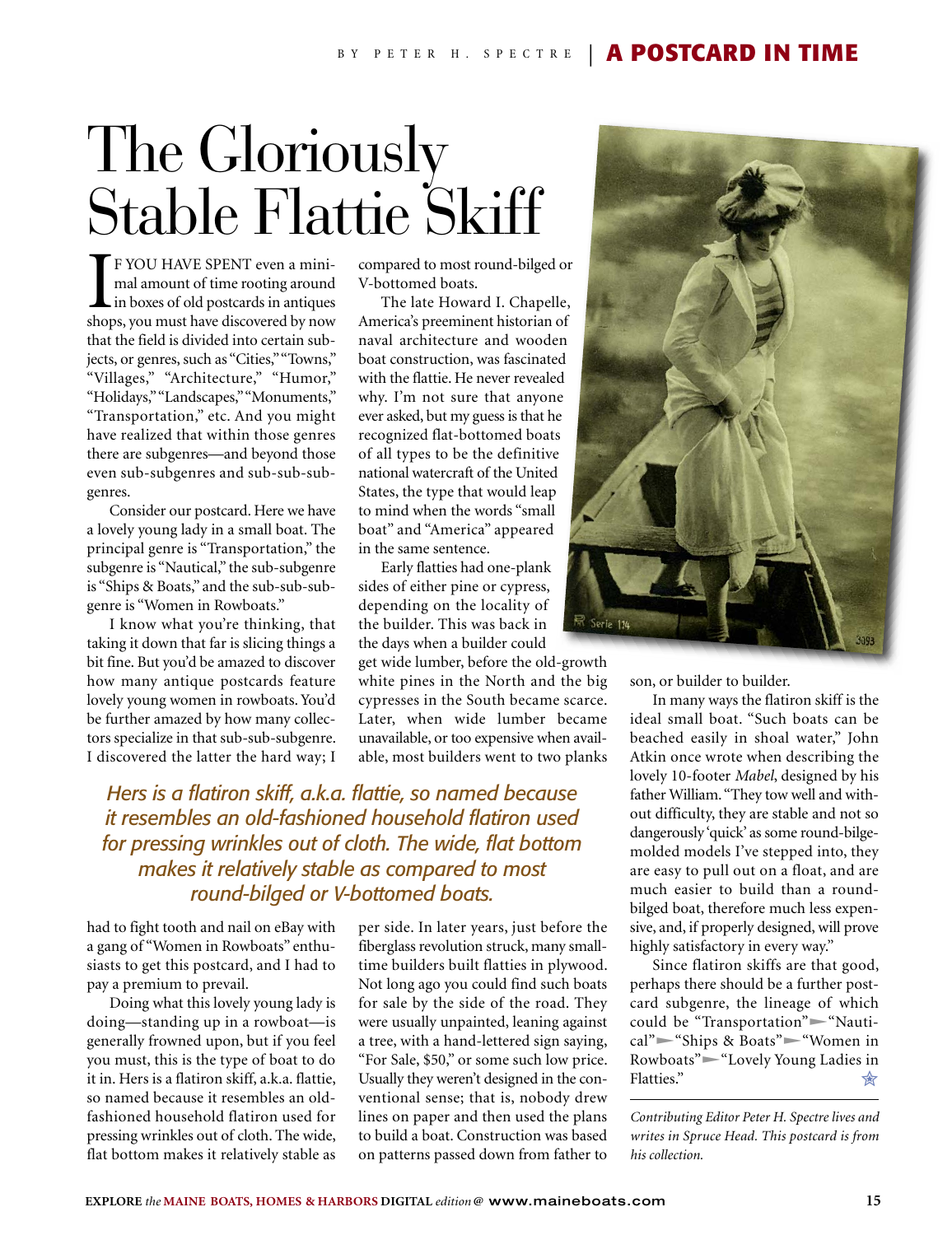## Going for a Ride

WAS IN AN ANTIQUES STORE<br>awhile back, flipping through a box<br>of old postcards, when I came across<br>this one, an image of a couple having a WAS IN AN ANTIQUES STORE awhile back, flipping through a box **L** of old postcards, when I came across picnic. Something about it made me pause for a moment, and then I remembered. It was reminiscent of a card I had seen many years ago, admired, yet didn't buy. For a long time afterward I wished I had.

That postcard was of the real-photo type, and it showed an automobile parked under a shade tree by the side of a narrow country road. There was a field in the background and there were cows in the field. Even though the photograph was in black and white, you could tell that it was a beautiful day. The passenger door was open, and there were books on the front seat, and bottles and glasses on the running board. There were two people—a man and a woman—sitting on a blanket on the grass, and they were having a picnic. They had a basket, and napkins and silverware, and they were stylishly dressed. The man wore a jacket and a tie; the woman a dress, a corsage, and



Sometimes they would drive for an hour or two, stop somewhere for a cup of coffee, and then come home. Other times they would drive down to the beach, and my grandpa would smoke cigars with the windows rolled down and my grandma would work on the daily crossword puzzle. If they stayed at home and the

*I've tried to imagine my grandfather putting the pedal to the metal because he wanted to get to town before the next guy, and I can't. I've tried to picture him drinking coffee from a Styrofoam cup while he drove. I can't do that, either.*

a ribboned hat. Judging by the automobile and the clothes, I'd say it was the late 1920s or early 1930s.

The image was of a long-lost era, when people went for a drive in the country for no other reason than to go for a drive in the country, and it reminded me of my grandparents.

My grandparents went driving in the country all the time. They'd back out of the driveway, take a right, then a left, and see where the road would take them.

day was sunny and warm, my grandmother would sit in the car out in the driveway with all the doors open and read the newspaper.

People of that generation—they were born in the 1880s—had a different relationship with their automobiles than we do with ours. Yes, they used their cars to go to the grocery store and the town dump, and for other mundane tasks, just like us, but they seemed more relaxed, less intense. They seemed much better

able to appreciate their cars as vehicles for opening up the world rather than shutting it out. I've tried to imagine my grandfather putting the pedal to the metal because he wanted to get to town before the next guy, and I can't. I've tried to picture him drinking coffee from a Styrofoam cup while he drove, a sandwich balanced on his knee, so he wouldn't be wasting his time in a diner or under a shade tree eating a picnic lunch with his wife. I can't do that, either.

I can picture getting up in the morning and crossing over to my grandparent's house—they lived across the road—and finding them packing a lunch and loading it into the car.

"Where are you going?" I would ask.

"Oh, nowhere," my grandpa would say. "It's a lovely day, and we're going for a ride."

It's a lovely day. We're going for a ride. Think about that for a moment. Try to remember the last time you did something as deliciously aimless as that.  $\mathcal{R}$ 

*Contributing Editor Peter H. Spectre lives and writes in Spruce Head. This postcard is from his collection.*